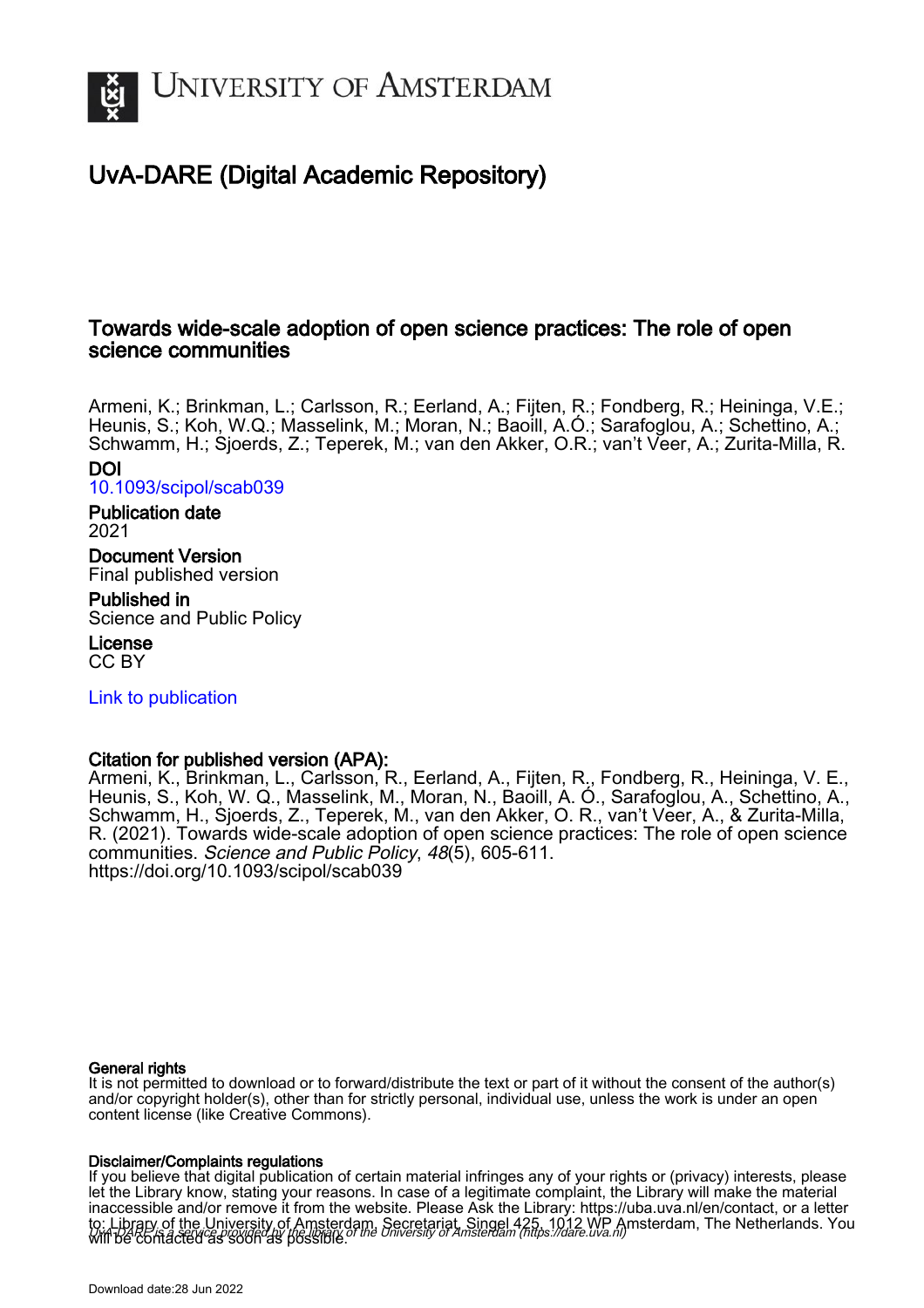Science and Public Policy, 48(5), 2021, 605–611 doi: https://doi.org/10.1093/scipol/scab039 Advance Access Publication Date: 3 July 2021 Perspective

# **OXFORD**

# Towards wide-scale adoption of open science practices: The role of open science communities

Kristijan Armeni <sup>1,2</sup>, Loek Brinkman<sup>3,4</sup>, Rickard Carlsson<sup>5,6</sup>, Anita Eerland <sup>® 4,7,\*</sup>, Rianne Fijten<sup>8,9</sup>, Robin Fondberg<sup>6,10</sup>, Vera E. Heininga<sup>11,12,13</sup>, Stephan Heunis<sup>14,15</sup>, Wei Qi Koh<sup>16,17</sup>, Maurits Masselink<sup>12,18,19,20</sup>, Niall Moran<sup>16,17</sup>, Andrew Ó Baoill<sup>16,17</sup>, Alexandra Sarafoglou<sup>21,22</sup>, Antonio Schettino <sup>23,24,25</sup>, Hardy Schwamm<sup>16,17</sup>, Zsuzsika Sjoerds<sup>26,27,28</sup>, Marta Teperek<sup>29,30</sup>, Olmo R. van den Akker<sup>31,32</sup>, Anna van't Veer<sup>27,28,33</sup> and Raul Zurita-Milla  $\bullet$  34,35

<sup>1</sup>Donders Institute for Brain, Cognition and Behaviour, Radboud University, 6525AJ Nijmegen, The Netherlands,  $^{2}$ Open Science Community Nijmegen, 6525AJ Nijmegen, The Netherlands,  $^{3}$ Centre for Education, University Medical Center Utrecht, 3584CG Utrecht, The Netherlands, <sup>4</sup>Open Science Community Utrecht, 3584CS Utrecht, The Netherlands, <sup>5</sup>Department of Psychology, Linnaeus University, 39234 Kalmar, Sweden, <sup>6</sup>Open Science Community Sweden, 17165 Solna, Sweden, <sup>7</sup>Department of Languages, Literature, and Communication, Utrecht University, 3512JK Utrecht, The Netherlands, <sup>8</sup>Department of Radiation Oncology (MAASTRO Clinic), GROW School for Oncology and Developmental Biology, Maastricht University Medical Centre, 6202AZ Maastricht, The Netherlands, <sup>9</sup>Open Science Community Maastricht, 6200MD Maastricht, The Netherlands, <sup>10</sup>Department of Clinical Neuroscience, Karolinska Institutet, 17165 Solna, Sweden, 11Department of Developmental Psychology, University of Groningen, 9712TS Groningen, The Netherlands, 12Open Science Community Groningen, 9700AB Groningen, The Netherlands, 13Quantitative Psychology and Individual Differences, University of Leuven, 3000 Leuven, Belgium, 14Eindhoven MedTech Innovation Center, Eindhoven University of Technology, 5612AP Eindhoven, The Netherlands, <sup>15</sup>Open Science Community Eindhoven, 5612AP Eindhoven, The Netherlands, <sup>16</sup>National University of Ireland, H91 TK33 Galway, Ireland, <sup>17</sup>Open Scholarship Community Galway, H91 TK33 Galway, Ireland, <sup>18</sup>Interdisciplinary Center Psychopathology and Emotion Regulation (ICPE), University Medical Center Groningen, 9713GZ Groningen, The Netherlands, <sup>19</sup>Department of Psychiatry, Radboud University Medical Center, 6525GA Nijmegen, The Netherlands, <sup>20</sup>Radboud University Behavioural Science Institute, 6525XZ Nijmegen, The Netherlands, <sup>21</sup>Department of Psychology, Psychological Methods, University of Amsterdam, 1001NK Amsterdam, The Netherlands, 22Open Science Community Amsterdam, 1081HV Amsterdam, The Netherlands, <sup>23</sup>Erasmus Research Services, Erasmus University Rotterdam, 3062PA Rotterdam, The Netherlands, <sup>24</sup>Institute for Globally Distributed Open Research and Education (IGDORE), Ubud, Indonesia, <sup>25</sup>Open Science Community Rotterdam, 3062PA Rotterdam, The Netherlands, 26Department of Cognitive Psychology Leiden, Institute of Psychology, Leiden University, 2333AK Leiden, The Netherlands, <sup>27</sup>Leiden University Leiden Institute for Brain & Cognition, 2333AK Leiden, The Netherlands, <sup>28</sup>Open Science Community Leiden, 2333AK Leiden, The Netherlands, <sup>29</sup>Technical University Delft Library, 2628CD Delft, The Netherlands, <sup>30</sup>Open Science Community Delft, 2628CD Delft, The Netherlands, <sup>31</sup>Department of Methodology and Statistics, Tilburg University, 5037AB Tilburg, The Netherlands, 32Open Science Community Tilburg, 5037AB Tilburg, The Netherlands, 33Department of Methodology and Statistics, Institute of Psychology, Leiden University, 2333AK Leiden, The Netherlands, <sup>34</sup>Faculty of Geo-Information Science and Earth Observation (ITC), University of Twente, 7500AE Enschede, The Netherlands and 35Open Science Community Twente, 7500AE Enschede, The Netherlands

\*Corresponding author. E-mail: a.eerland@uu.nl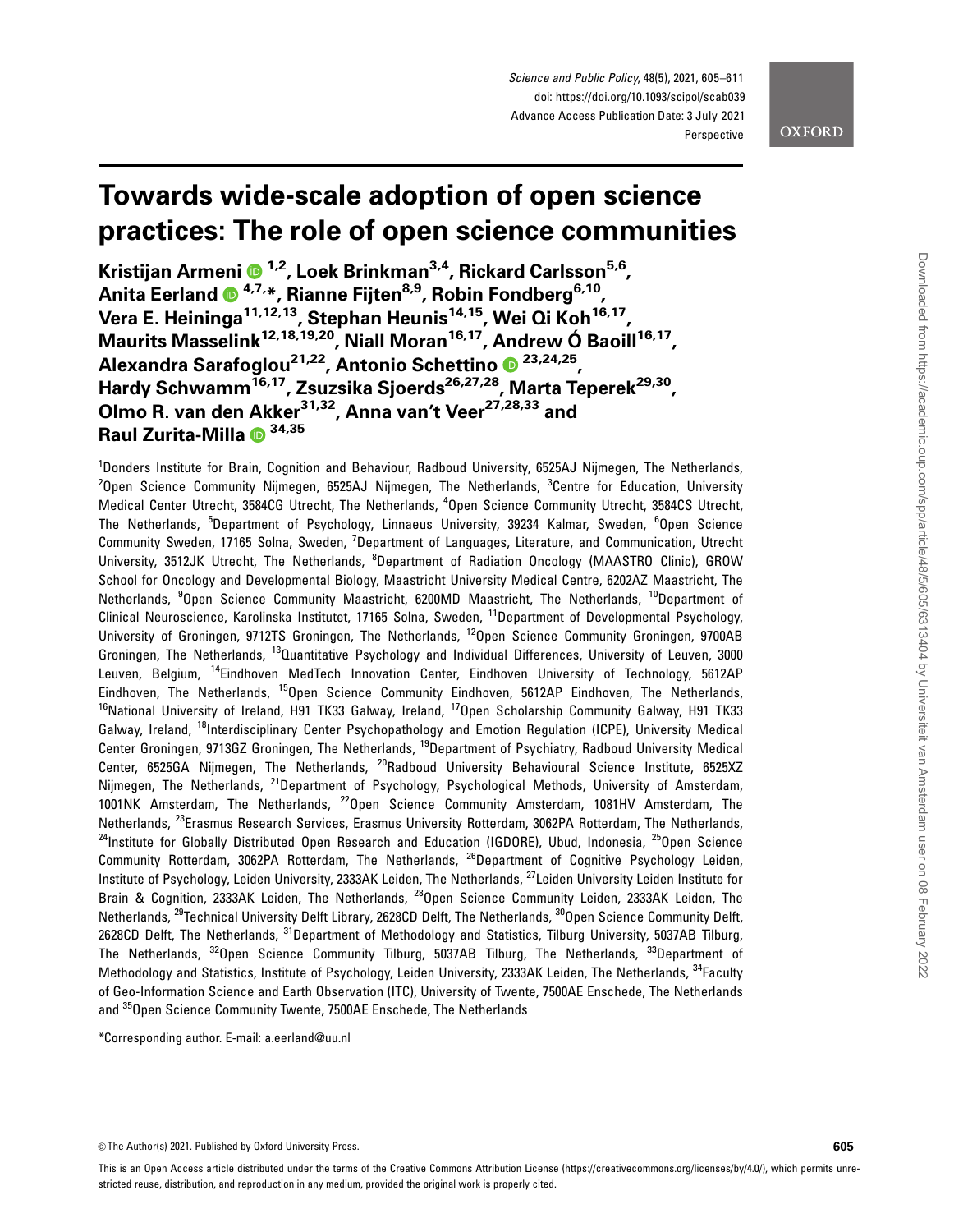#### Abstract

Despite the increasing availability of Open Science (OS) infrastructure and the rise in policies to change behaviour, OS practices are not yet the norm. While pioneering researchers are developing OS practices, the majority sticks to *status quo*. To transition to common practice, we must engage a critical proportion of the academic community. In this transition, OS Communities (OSCs) play a key role. OSCs are bottom-up learning groups of scholars that discuss OS within and across disciplines. They make OS knowledge more accessible and facilitate communication among scholars and policymakers. Over the past two years, eleven OSCs were founded at several Dutch university cities. In other countries, similar OSCs are starting up. In this article, we discuss the pivotal role OSCs play in the large-scale transition to OS. We emphasize that, despite the grassroot character of OSCs, support from universities is critical for OSCs to be viable, effective, and sustainable.

Key words: open science; science policy; community management; open access; open source

## 1. Introduction

Over the past years, science has witnessed a shift towards openness, transparency, and reproducibility—a movement known under the umbrella term 'Open Science'  $(OS)$ .<sup>1</sup> In response to increased awareness on existing challenges related to the reliability and accountability in scientific work,  $scholars<sup>2</sup>$  are motivated to increase the transparency of various aspects of their work, starting from the initial research and analysis plans to the dissemination of the final product [\(Bezjak et al. 2018](#page-6-0); Munafò et al. 2017; [Nosek et al. 2015,](#page-7-0) [2018;](#page-7-0) [Stall et al. 2019\)](#page-7-0). In parallel, expectations from journals, funders, and policy makers to improve the accessibility and transparency of scholarly products are steadily increasing ([Aczel et al. 2019;](#page-6-0) [Burgelman et al. 2019](#page-7-0); [Morey et al. 2016;](#page-7-0) [Perkel 2019](#page-7-0); [SPARC](#page-7-0) [Europe 2019;](#page-7-0) [Teytelman 2018](#page-7-0)), further feeding the upward spiral towards more transparent workflows.

By opening up their practices, scholars make their work less errorprone [\(Fosang and Colbran 2015](#page-7-0); [Hales et al. 2019](#page-7-0)) and more visible, not only to peers from the same and other scientific disciplines—as evidenced by higher citation rates [\(Colavizza et al. 2020](#page-7-0); [McKiernan](#page-7-0) [et al. 2016;](#page-7-0) [Piwowar and Vision 2013\)](#page-7-0)—but also the general public, who can appreciate the economic benefits of knowledge dissemination ([Fell 2019](#page-7-0)). Moreover, engaging in OS practices facilitates the sharing and reuse of data, materials, and code in the scientific community [\(Allen and Mehler 2019;](#page-6-0) [Milham et al. 2018\)](#page-7-0), contributes to enriched scholarly output and literacy, and increases trust in the scholarly process [\(Tennant et al. 2016](#page-7-0)), a strong *desideratum* in times of increased scrutiny and opinionated discussions over scientific findings ([Baker 2016;](#page-6-0) [Cook et al. 2018](#page-7-0); [Jamieson et al. 2019\)](#page-7-0). As such, adopting OS practices provides tangible benefits for individual researchers, the scientific community, and society at large.

This new drive towards openness and transparency has been accompanied by attempts to change how open workflows are facilitated. On the one hand, technological and methodological innovations are spearheaded by the research community and provide open solutions for individual scholars (e.g. the OS Framework, $3$  a project management platform for sharing data, code, and preprints). On the other hand, and possibly also as a reaction to bottom-up initiatives, OS is encouraged through changes in policy and reward structures, for example, through badges for crediting OS practices ([Aczel et al.](#page-6-0) [2019;](#page-6-0) [Kidwell et al. 2016;](#page-7-0) [Nosek et al. 2015](#page-7-0)), dedicated funding for replication research, $4$  or the OS Policy Platform established by the European Commission (EC). $5$ 

Yet, many OS events (e.g. workshops, conferences, symposia, and discussion groups) often attract innovators and early adopters only, creating so-called 'open science bubbles'. While these scholars are central to the initial creation and adoption of innovative workflows, a critical mass is needed for wide-scale adoption; moving from OS advocacy to an actual change in behaviour remains challenging when OS is not accepted as normative by the wider scientific communities (e.g. [Houtkoop et al. 2018](#page-7-0)). In this article, we showcase the role of OS communities (OSCs) as learning groups of scholars that facilitate effective adoption, and thus normalization, of policy changes and technological innovation in contemporary science ([Nosek 2019\)](#page-7-0).

# 2. The transition to OS

The rise of the OS movement comes with an increasing need for research environments to adapt to the new societal and technological realities of the past decade [\(Burgelman et al. 2019\)](#page-7-0). For example, many OS practices are linked to the use of web-based technologies and social media networks, which are becoming regular tools for data collection, sharing, analysis, and collaboration [\(Voytek 2017](#page-7-0)). There is no single definition or agreement on what the core components of OS practices are; it ultimately depends on the goals of the stakeholders affected by the changes ([Fecher and Friesike 2014](#page-7-0)). For example, for individual scholars, OS might come down to the skills and research practices themselves, as suggested in the training handbook of the FOSTER project [\(Pontika et al. 2015](#page-7-0)). For librarians, the priority might instead be the sustainable dissemination of information within the academic community [\(Deville et al. 2019\)](#page-7-0), whereas policy makers might be more interested in quantifying the societal impact of scholarly output ([Bornmann 2017\)](#page-7-0). In qualitative social science research, there is a long-standing interest in developing an ethical and mutually respectful relationship between researcher and participant, and in developing and promoting research that 'make[s] a difference in everyday lives' [\(Denzin and Giardina 2009:](#page-7-0) 13). As OSCs, we align with the EC and emphasize the collaborative aspect of OS:

Open Science represents a new approach to the scientific process based on cooperative work and new ways of diffusing knowledge by using digital technologies and new collaborative tools. The idea captures a systemic change to the way science and research have been carried out for the last fifty years: shifting from the standard practices of publishing research results in scientific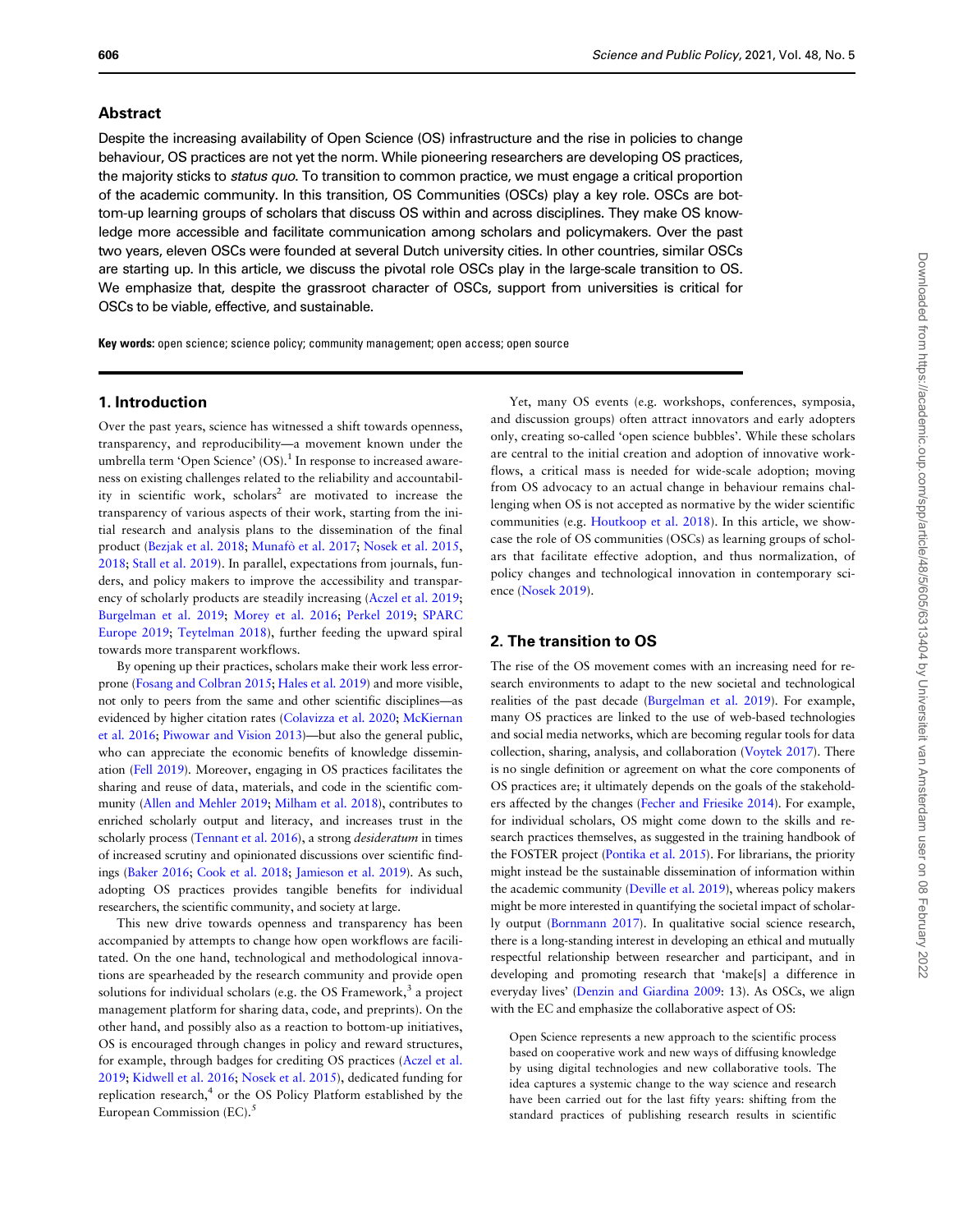publications towards sharing and using all available knowledge at an earlier stage in the research process ([European Commission](#page-7-0) [2016:](#page-7-0) 33).

Regardless of the role of each stakeholder, the transition towards OS can occur in two ways: bottom up and top-down.

#### 2.1 Bottom up push: innovators are adopting OS

Major OS applications frequently originate from individual (or small groups of) innovators. The history of software development offers particularly strong examples of wide-scale adoption of the work of individual innovators. In 1991, Linus Torvalds began developing the Linux kernel by building on top of the pioneering GNU open-source project,<sup>6</sup> which was further developed by a large Internet community of volunteer developers [\(Raymond 2001](#page-7-0)). Linux has since made a significant global impact in computational sciences, with GNU/Linux being the operating systems of choice in high-performance computing; as of 2019, the world's 500 most powerful supercomputers use GNU/Linux ([Henry-Stocker 2020\)](#page-7-0).<sup>7</sup> To take another example, the open-source Python plotting software matplotlib [\(Hunter 2007](#page-7-0)) was developed by a single innovator, but has since matured into a global collaborative development community and even played a role in generating the first-ever image of a black hole ([Kazunori et al. 2019](#page-7-0)). A similarly successful individual OS initiative with broad application and influence among the computational biologists is the Galaxy Community Hub,<sup>8</sup> a web-based platform for accessible, reproducible, and transparent computational research that has supported over 10,000 publications since 2005.<sup>9</sup>

Another example of bottom-up push towards OS comes from the practice of publicly sharing research outcomes before peer-review that is, publishing preprints. Preprinting has been facilitated by the availability of publicly accessible preprint repositories. Preprints have been a common practice in the physics community since 1991, when the public preprint server arXiv.org was launched ([Vale](#page-7-0) [2015\)](#page-7-0). In the biology community, although a precursor of a preprint system was proposed among individual researchers as early as the 1960s [\(Cobb 2017\)](#page-7-0), such practice has taken off substantially since 2013 with the launch of the bioRxiv server. Similar trends can now be observed in other disciplines, thanks to preprint infrastructures such as PsyArXiv, SocArXiv, EarthArXiv, MetaArXiv, and AfricArXiv.

Apart from technical innovations, bottom-up initiatives also focus on promotion and curation of OS knowledge in novel formats. An example of a successful bottom-up initiative is the ReproducibiliTea<sup>10</sup> journal club, where scholars read and discuss papers and other documents on various OS topics (e.g. reproducibility, statistics, and meta-science; [Orben 2019](#page-7-0)). At the time of writing, there are ReproducibiliTea journal clubs at more than 120 institutions in 25 different countries, predominantly led by early-career scholars. Similar initiatives include Papers we love,<sup>11</sup> which uses open collaborative tools to help organize communities around reading and appreciating computer science papers, and  $SciRate$ ,<sup>12</sup> an open peer-review archive with an open-source rating and commenting system for preprints in the subfields of physics and computer science.

Bottom-up initiatives are also relevant for OS education and outreach. Notably, the Framework for Open and Reproducible Research Training ([FORRT, 2019](#page-7-0)) revolves around open contributorship and aims to provide educators with a feasible pathway towards the adoption of principled teaching and mentoring practices, including open and reproducible research. It provides teachers with

resources to include in their courses and tools to assess the current level of OS training that students receive. In moving beyond the openness for researchers alone, The Pint of Science Festival<sup>13</sup> and SoapboxScience<sup>14</sup> are examples of global platforms for engaging (female) researchers and explaining scientific topics to the broader audience in informal settings.

These examples show that bottom-up initiatives to facilitate OS can lead to technical, theoretical, didactical, and/or citizen-engaging solutions to the challenges of transitioning towards OS. By allowing research output to be shared and repurposed for novel uses, OS increases the efficiency, quality, and impact of science.

# 2.2 Top-down push: the role of policy makers and funding agencies

In concert with the adoption of OS by (individual) innovators, there has been a recent top-down push for OS by policy makers and funding agencies. In September 2018, the EC, in collaboration with the European Research Council and several international funders, launched an initiative called Plan  $S<sub>15</sub>$  which requires recipients of research grants from European and national funding agencies to publish their research Open Access from 2021 onwards. This initiative is part of the overarching goal of funding agencies to stimulate OS. For example, the Dutch Research Council (NWO) provides information to scholars to make it easier to publish their work Open Access,<sup>16</sup> and offers templates for data management plans that can be used to make their data accessible and reusable.17 Similarly, Wellcome Trust<sup>18</sup> develops platforms for scholars to quickly and transparently publish and share their findings, offers several awards to stimulate OS practices, and allows scholars to include their preprints in funding applications. Moreover, these funding agencies continually monitor scholars' needs through large-scale surveys (e.g. [van den Eynden et al. 2016\)](#page-7-0).

In a recent perspective piece, the Directorate General for Research and Innovation of the EC has positioned OS as part of the vision to achieve a holistic science policy under the European agenda ([Burgelman et al. 2019](#page-7-0)). For example, the new Horizon Europe 2021–7 research and innovation programme will require open access to publications, data, and research data management plans, and will support the proliferation of findable, accessible, interoperable, and re-usable data (European Commission & Directorate-General for Research and Innovation 2018). The proposed budget allocations for 2021–27 Horizon Europe included  $\epsilon$ 25.8 billion for research and infrastructure (OS Pillar) and additional  $£13.5$  billion on innovation (Open Innovation Pillar).

These top-down policy initiatives send a clear and important message to European academic institutions: transparency and openness are not an afterthought, but an expected outcome of the research process. However, they risk having little tangible repercussions if not accompanied by a simultaneous restructuring of the reward system in academia. A well-known international initiative aimed at rewarding OS practices is the San Francisco Declaration on Research Assessment (DORA; [Cagan 2013](#page-7-0)). DORA recognizes the need to improve the evaluation of scholarly output by refraining from using journal impact factors to judge individual scholars. Proponents and signatories of DORA advise, among others, to highlight the importance of the content of a paper rather than the journal in which it was published, and to consider all research output, including datasets, software, and other materials when evaluating research. In the Netherlands, there is an encouraging shift in priorities in this direction, as exemplified by the new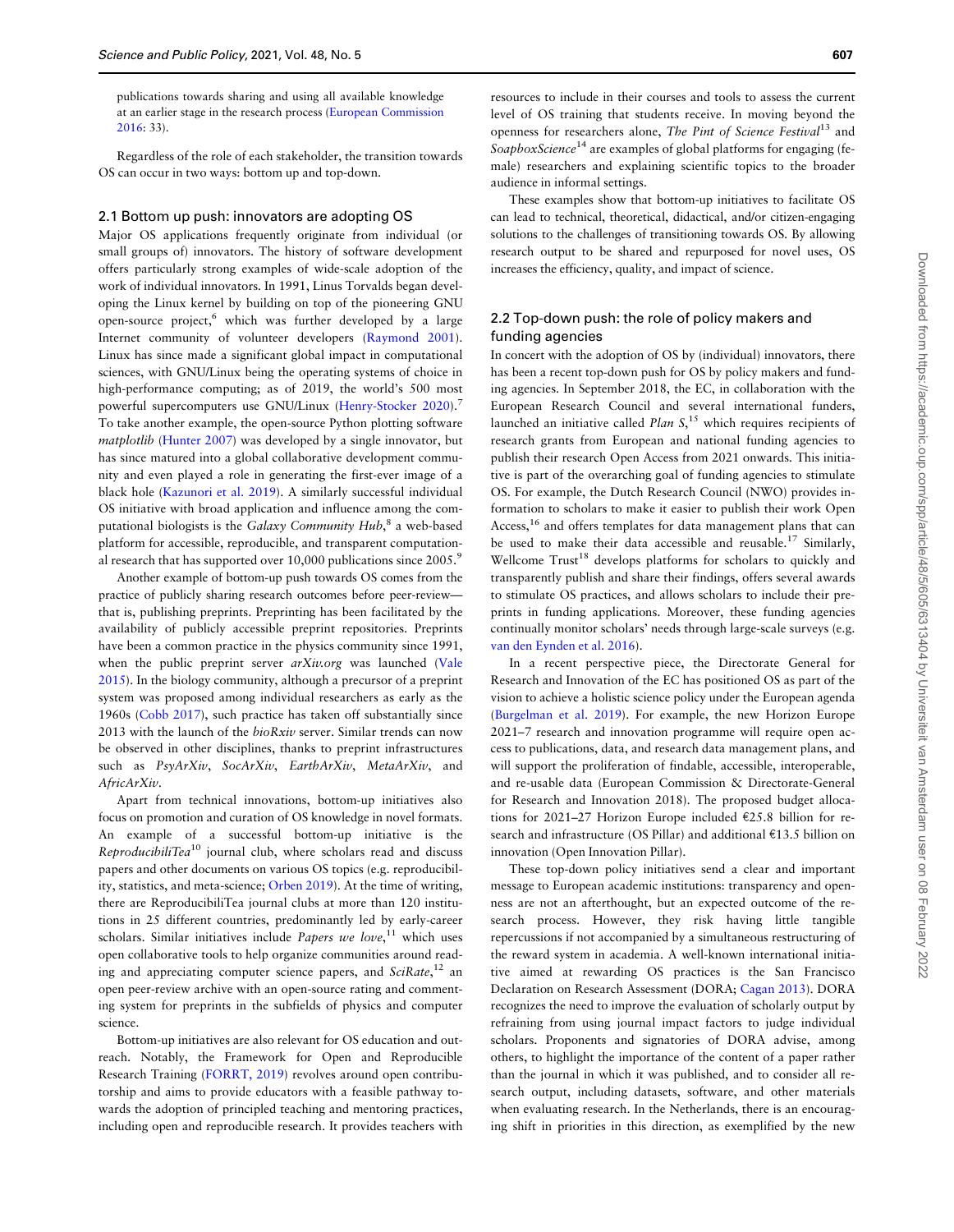national strategic research evaluation protocol,<sup>19</sup> recent agreements on the change to be made in the recognition, and rewards system to further facilitate positive incentives towards  $OS<sub>1</sub><sup>20</sup>$  and by some universities that have started reserving funds for OS implementation in their strategic plans.<sup>21</sup> Of note, the Dutch The Ministry of Education, Culture and Science, following Finland, in 2017 adopted the integral practice of OS, including Open Access (OA), as standard in government-funded science and launched a national plan to implement OS ([OCW 2017\)](#page-7-0).

Although both bottom-up and top-down efforts and initiatives are promising, so far they have not had the fortitude to usher in a wide-scale culture change in academia. Below we describe three challenges that this transition currently faces.

### 3. Challenges in widespread adoption of OS

# 3.1 Reaching critical mass: from pioneers to common practice

Despite the presence of individual innovators and recent policy-, funding-, and incentive-driven changes towards the adoption of OS, the challenge remains how to mobilize a critical mass of scholars to achieve this cultural change. On the one hand, only limited impact is achieved by individual innovations that do not reach widespread adoption by the community. On the other hand, policy changes cannot afford to bypass the sentiment of the communities in which they are adopted, else they risk being misdirected, ineffective, and possibly even counterproductive. Experts involved in central policy organs (such as the EC) responsible for encouraging OS from a top-down perspective may find it difficult to effectively reach scholars. Although there is likely no societal agent that can single-handedly solve the problem of widespread OS adoption (see [Munafo` 2019](#page-7-0) for a discussion on the role of institutions), we argue that bottom-up OSCs, due to their peer-based character and format, have the strongest leverage to reach a critical mass by giving voice to the scholars themselves.

#### 3.2 The perceived costs of change

Whereas the advantages of OS may appear clear from a principled perspective, introducing and adopting change in practice can be met with some resistance. In a workshop report, [Sholler et al.](#page-7-0) [\(2019\)](#page-7-0) noted different sources of resistance among scholars. For example, those willing to adopt OS practices may encounter inertia from their collaborators or supervisors who prefer their established, closed, workflows due to their (perceived) past efficiency. Additionally, reluctance may stem from fear of close scrutiny of their work, or from fear of getting scooped. Similarly, one can encounter unwillingness to adopt change because the immediate costs of the switch can be deemed too high relative to the potential long-term benefits. In some cases—and especially when a network of easily accessible information is not in place—it may seem costly or daunting to find out how to handle a situation. For instance, it is sometimes unclear whether publicly sharing data would pose a risk to vulnerable populations. This uncertainty could further increase the tendency to follow established routines (i.e. no data sharing). Such resistant behaviour finds fertile ground in local environments where OS practices are not seen as normative ([Houtkoop et al. 2018\)](#page-7-0). As mentioned above, innovation must thus be made both visible and rewarding for scholars. OSCs can aid in making OS practices visible through different platforms and workshops by creating a low-threshold exchange of knowledge, lowering the bar for scholars to adopt new workflows and find support from colleagues and mentors.

#### 3.3 Disciplinary differences

Lastly, the need for adoption of OS practices varies across disciplines. For example, working with open data and materials is more customary in biomedicine than in psychology or other social sciences, while publishing open access is more popular in psychology [\(Hardwicke et](#page-7-0) [al. 2019](#page-7-0)). In some disciplines, particularly the social sciences, principles that overlap significantly with those of OS have been associated with calls for civic engagement ([McIlrath and Lyons 2012\)](#page-7-0), community-based research [\(Munck et al. 2014](#page-7-0)), and other activities that integrate transparency, reflexivity, and public engagement, such as service learning [\(Bringle and Hatcher 1996;](#page-7-0) [Giles and Eyler 1994](#page-7-0)). Such diversity opens fruitful avenues to share best practices across disciplines. By virtue of their interdisciplinary character and universitywide involvement, OSCs form the ultimate platform to combine multidisciplinary insights and knowledge and provide broad, but at the same time tailored, advice and knowledge exchange among scholars who have different backgrounds, questions, and needs.

#### 4. Open science communities

#### 4.1 The role of communities in shaping the transition

Incentivizing OS policies and providing OS infrastructure for scholars are important steps in promoting scientific values such as transparency, reproducibility, accessibility, and inclusivity. In order to change the current research culture, however, it is crucial that the scholarly community itself aligns with these values and adopts OS practices as the new standard. As mediators between policy makers and scholars, local bottom-up networks play a central role in identifying obstacles that hinder scholars in opening up their workflows, and provide the support needed to foster cultural change at the institutional or organizational level [\(Nosek](#page-7-0) [2019](#page-7-0)).

Through the wide variety of backgrounds and scientific expertise of their members, bottom-up networks create a learning environment where scholars can acquire the skills to conduct open, transparent, and reliable research, and are able to discuss OS practices among their peers. Moreover, local grassroot networks increase the visibility of these practices within their local communities, which in turn contributes to changing the descriptive norm of how research is conducted. As of today, more than 200 networks exist worldwide to increase transparency and accountability of scholarly products in various scientific fields.<sup>22</sup> The International Network of OS Communities (INOSC) constitutes a collaborative network that currently comprises eleven Dutch university cities, one in Ireland, and a consortium of universities in Sweden.

#### 4.2 Target audience: early majority

Wide-scale adoption of innovation takes time, as individuals are not equally open to change. According to [Rogers \(2003\)](#page-7-0), adopters of innovation can be categorized as innovators, early adopters, early majority, late majority, or laggards. Early majority comprises individuals that are open and curious with regards to OS but, as of yet, have little to no experience with OS practices. They want to learn more, understand why it is important, and are willing to implement (some) OS practices in their daily workflow. Encouraging adoption of OS by the early majority can facilitate a paradigm shift in research practices, and is therefore the needed step to engage the late majority in adopting OS practices. The early majority is thus the main target audience for OSCs.

We emphasize that, although the greatest opportunity to facilitate the transition to OS at a large scale lies within the early and late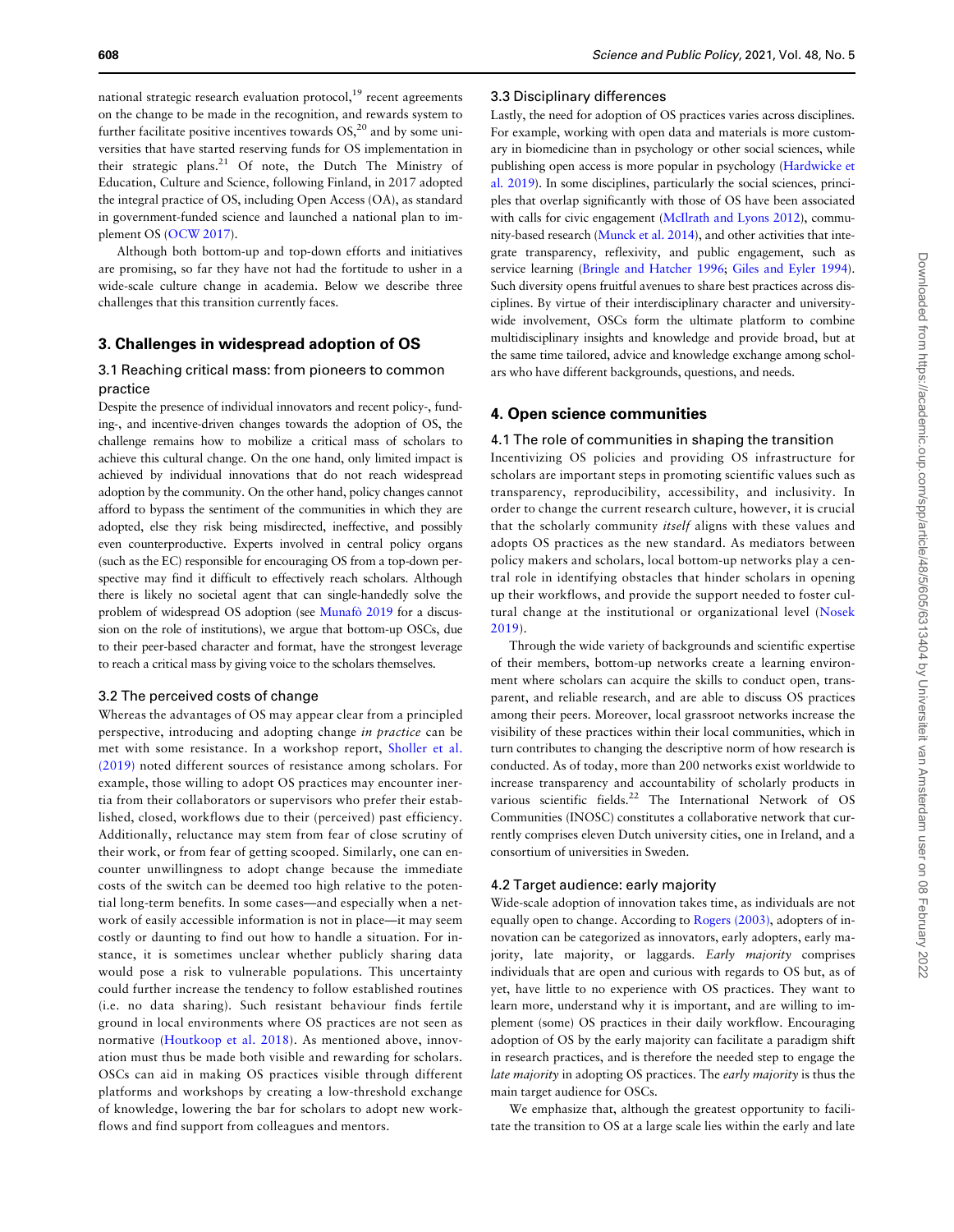majorities, OSCs cannot provide the necessary knowledge, training, and help without the innovators and early adopters of OS practices. These people bring critical knowledge and skills to the table, so that the majority can benefit, contribute, and build upon them. At the same time, solutions developed by early adopters benefit from having a usage base that can test the effectiveness of proposed solutions and provide feedback for improvement. Such knowledge transfer and interaction is one of the key goals of OSCs.

#### 4.3 Inclusiveness

In line with the wider aims of OS, we believe OSCs should be open to people of all stripes. Researchers are the main target audience, but students, research support staff, and other individuals and communities interested in OS practices are equally welcome. To join the local OSC, no prior knowledge about OS is needed, nor are members in any way required to commit to certain ways of transitioning towards OS.

To organize fruitful events, OSCs should seek to actively engage with representatives from all faculties, and in all positions in the academic hierarchy. This diversity can be quite rewarding as people in different fields and with different positions can have widely differing OS experiences. For example, we often see in our OSCs that ECRs generally tend to be more open to (and have more direct experience with) OS practices than senior researchers, which makes them good candidates to educate other members about the merits and potential downsides of these practices. However, as role models, senior researchers have the leverage to encourage such efforts and help broaden the network. When people from different fields meet during OSC activities, these different experiences can be successfully synthesized, thus leading to more widespread and diverse OS expertise. In addition, new collaborations can emerge because most problems are quite complex and require the combination of skills and knowhow from a diverse set of disciplines.

OSCs are also encouraged to actively seek out collaborations with similar communities in the same region. The OSCs involved in this article are connected to form INOSC, which greatly improves the reach of the movement by increasing learning opportunities and facilitating collaboration. These developments can also occur more locally: for instance, the University of Amsterdam, the VU Amsterdam, and the University of Applied Sciences Amsterdam work together as OSC Amsterdam to increase the adoption of OS in their institutions.

Finally, to facilitate learning and trust among OSC members, OSCs should be dedicated to diversity, equity, inclusion, and the

free expression of ideas. Therefore, they should provide an environment in which participants may learn, discuss, network, and enjoy each other's company in an environment of mutual respect. To safeguard such an environment, OSCs are required to draft a Code of Conduct, which can be adapted from the INOSC Code of Conduct.<sup>23</sup>

#### 4.4 Initiating an OSC

OSCs are typically initiated by scholars themselves as part of an institutional body (e.g. a university), and—at least to our experience so far rarely by institutions. Such a bottom-up initiative contributes to the grassroots character of OCSs, and this might make it more approachable for other scholars to join. Nonetheless, support by institutions is very much needed for these bottom-up initiatives to be sustainable and rewarding (see Box 1 for recommendations). To facilitate wide-scale adoption of OS practices, it is important to: (1) make OS knowledge more visible; (2) make OS knowledge more accessible; and (3) communicate effectively within (e.g. interactions among members) and beyond the OSC (e.g. with university support staff, policy makers, and research funders). A more elaborate description of the design of an OSC is provided in the INOSC Starter Kit.<sup>24</sup>

### 4.5 Governance and funding

The elements described above require time investment from the community (i.e. OSC activities are organized by and for the OSC members), preferably in combination with financial support from governing bodies. An OSC's success in facilitating the widespread adoption of OS practices depends on the amount of time people from the community are willing and able to invest voluntarily. Experience within the OSCs so far has shown that time investment from the community can be accelerated by appointing at least one OSC coordinator.

Funding is fundamental to the continuation of local OSCs. While OSCs have so far mostly started on a voluntary basis, the goal is to obtain specific funding (structural or otherwise) as soon as possible. Structural funding would mean that at least one OSC coordinator is explicitly paid (part- or full-time) to manage the OSC. An alternative solution is to embed the OSC coordinator in an existing academic unit (e.g. library and research support office) to provide formal support for the OSC. In this way, the OSC is part of a larger unit—which is then invested in the success of the project—rather than being isolated as an independent pilot. However, funders (e.g. faculty or university boards) may want to see the added value of a (local) community in relation to

#### Box 1. Recommendations for institutions to support the activities of OSCs.

1. Encourage creation of OSCs

Although OSCs are driven by communities of scholars, their jump-start and efficiency can be facilitated if they are welcomed at the institutional level. This can be as simple as words of encouragement for community creation from senior institutional management directed at institutional leaders in OS

2. Provide funding to sustain the activities of OSCs Community coordination takes time and it is beneficial for long-term sustainability of OSCs if individuals providing support for community activities are funded to do so (e.g. through official posts of community coordinators). Communities will also benefit from funding to support their core activities (e.g. organization of workshops, events, and training sessions)

3. Support OSCs in identifying local ambassadors within more granular institutional units A network of ambassadors is an excellent way to connect with diverse research communities across the campus. Heads of departments/faculties may encourage interested researchers to dedicate a portion of their time to develop materials for OSC-related activities

4. Reward and recognize efforts invested in sustaining the OSCs Include questions about OS education and research practices as part of regular progress review meetings. Include questions about Open Science practices in job adverts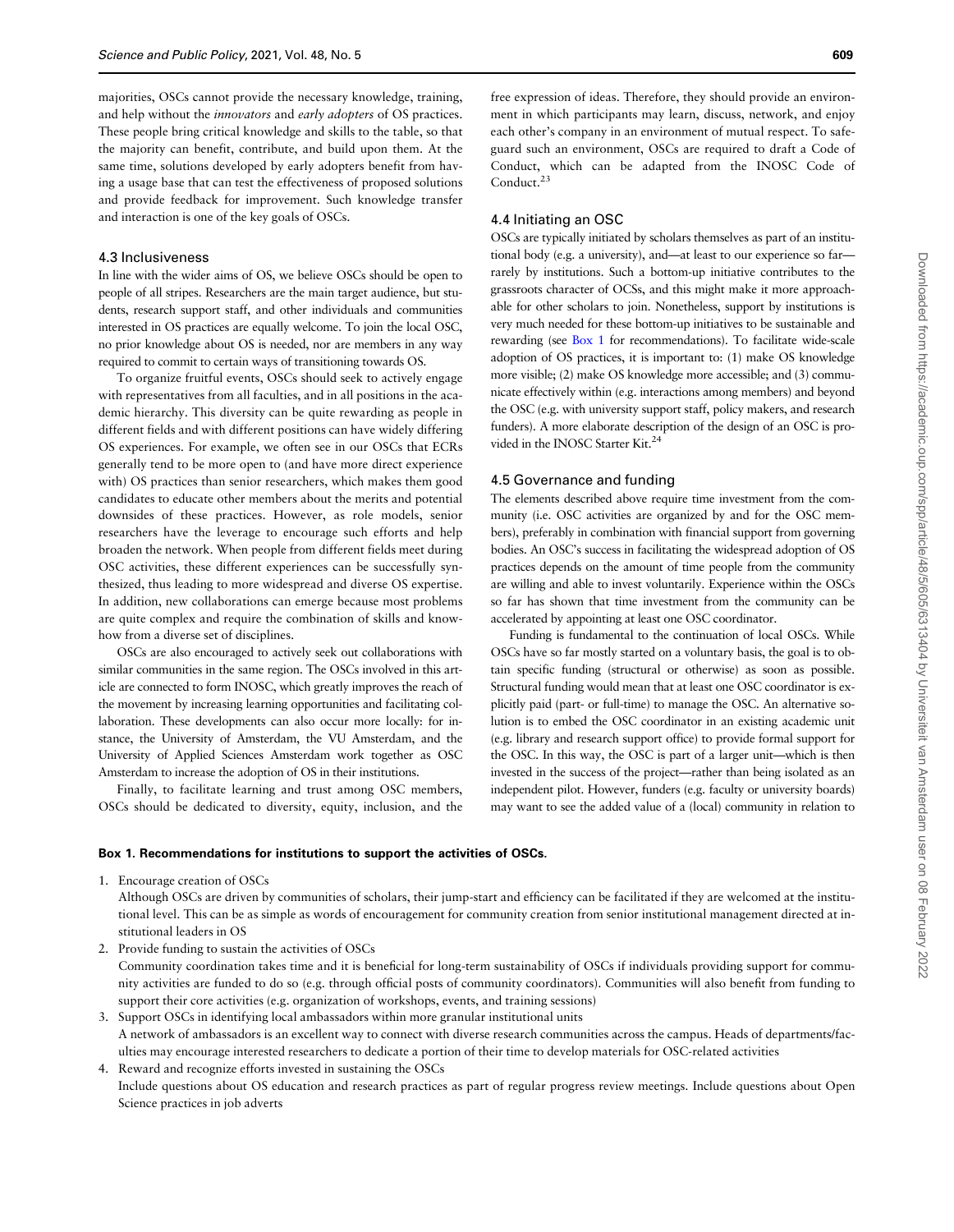<span id="page-6-0"></span>existing tools and courses (e.g. offered by support staff or the university library). Therefore, a strategic plan is advisable. For instance, the OSC coordinator could schedule an appointment with a faculty dean (or, if possible, the university president/rector and/or the executive board), explain the added value of an OSC to the existing local offers, and ask whether the faculty or university would be willing to fund such an initiative if it proves 'successful' one year after kick-off. If needed, the RE-AIM planning and evaluation framework (Glasgow et al., 2019) may be used as an evaluation tool to evaluate the success of the initiative. For instance, the outcomes of measures taken to increase the visibility of OSCs may be measured through reach (i.e. the number of scholars that have enrolled in their local OSC communities), and surveys may be used to understand the adoption and/or perceived effectiveness of OS practices.

# 5. Conclusion

OS is becoming an increasingly necessary and recognized modus operandi in scholarly environments, but actual adoption lags behind on the widely shared vision. Bottom-up innovations by pioneers, paralleled by top-down OS incentives and policies, are crucial steps in the direction towards change. However, wide-scale adoption of OS practices requires a culture change that leads to normalization among members of the scientific community. In this article, we have identified three challenges that stand in the way of wide-scale adoption of OS practices: (1) reaching a critical mass; (2) the perceived cost of change; and (3) disciplinary differences. We have argued that a network of local OSCs can overcome these challenges. OSCs play a central role in identifying obstacles that hinder scholars in opening up their workflows, hence providing the needed support to foster culture change at the institutional level. Together, we make science more open for the benefit of science and society.

# Funding

This work was supported by (1) a talent grant from the Netherlands Organisation for Scientific Research (NWO) to AS (406-17-568), (2) the European Research Council (Grant no. 726361), (3) the foundation Health-Holland LSH-T KI [grant number LSHM16053-SGF), and (4) Philips Research.

# Acknowledgements

A.Sc. would like to thank the 2020 eLife Innovation Leaders program (in particular, the organizer Dr Emmy Tsang) for providing a clear structure to chaotic thoughts. K.A. would like to thank Dr Robert Oostenveld for encouragement and mentoring during the process of growing the Open Science Community Nijmegen. INOSC would like to thank Frank Miedema for feedback on the preprint of this paper and the late Jon Tennant and other OS pioneers for their inspiring work.

# Authors' contributions

Authorship is based on alphabetical order of the last names and does not necessarily reflect the relative contributions of authors. Author contributions are clarified below, using an adapted version of the CRediT taxonomy (Allen et al. 2014). Conceptualization: L.B. and A.E. Writing original draft: K.A., L.B., A.E., V.E.H., M.M., Z.S., A.V., A.Sc., and O.R.A. Writing—editing: K.A. (lead), A.Sc., L.B., and Z.S. Feedback on draft: K.A., L.B., R.C., A.E., R.Fi., R.Fo., V.E.H., S.H., W.Q.K., M.M., N.M., A.O.B., A.Sa., A.Sc., H.S., Z.S., M.T., O.R.A., A.V., and R.Z.M. Figures: AE (licensed under CC BY-ND 3.0).

## Competing interest statement

Most authors of this article (K.A., L.B., R.C., A.E., R.Fi., R.Fo., V.E.H., S.H., M.M., A.Sa., A.Sc., H.S., Z.S., M.T., O.R.A., A.V., and R.Z.M.) are involved as coordinators in local OSCs, and are involved in organising, promoting, and facilitating open science (events).

# **Notes**

- 1. In this document, we use the term 'Open Science' following the result of the public consultation on Science 2.0 Science in Transition (https://tinyurl.com/sci2-2015; see also [Burgelman et al. 2019\)](#page-7-0), which popularized the term. Thus, the term 'science' is used in its broadest sense and includes humanities, social sciences, and engineering; that is, it more suitably refers to any form of scholarship.
- 2. The term 'scholars' is used here as an umbrella term for all individuals who are in some way involved in research practices within academia as well as broader research areas.
- 3. https://osf.io/
- 4. https://tinyurl.com/25r7wuxf
- 5. https://tinyurl.com/EU-OSPolicy-Platform
- 6. https://www.gnu.org/
- 7. The count of supercomputing systems running on Linux can be viewed at: https://www.top500.org/statistics/details/osfam/1/
- 8. https://galaxyproject.org
- 9. https://galaxyproject.org/blog/2020-08-10k-pubs/
- 10. https://reproducibilitea.org/
- 11. https://paperswelove.org/
- 12. https://scirate.com/
- 13. https://pintofscience.com
- 14. http://soapboxscience.org/
- 15. https://www.coalition-s.org/
- 16. https://www.nwo.nl/en/policies/open+science/ data+management
- 17. https://dmponline.dcc.ac.uk/
- 18. https://wellcomeopenresearch.org/
- 19. https://www.vsnu.nl/files/documenten/Domeinen/Onderzoek/ SEP\_2021-2027.pdf
- 20. https://tinyurl.com/room-talent
- 21. See, for instance, recent strategic plans at Utrecht University (https://www.uu.nl/en/research/open-science/about-us), University of Twente (https://www.utwente.nl/en/organisation/about/shaping2030/), and Delft University of Technology ([Haslinger 2019](#page-7-0)).
- 22. A crowdsourced list of grassroot initiatives is available at https://tinyurl.com/y2l9gpxc.
- 23. The INOSC Code of Conduct template can be found at https://osf.io/6gsye/.
- 24. http://www.startyourosc.com/

# References

- Aczel, B., Szaszi, B., Sarafoglou, A. et al. (2019) 'A Consensus-Based Transparency Checklist', Nature Human Behaviour, 4: 4–6.
- Allen, C., and Mehler, D. M. A. (2019) 'Open Science Challenges, Benefits and Tips in Early Career and Beyond', PLoS Biology, 17/5: e3000246.
- Allen, L., Scott, J., Brand, A. et al. (2014) 'Publishing: Credit where Credit is Due', Nature News, 508/7496: 312.
- Baker, M. (2016) '1,500 Scientists Lift the Lid on Reproducibility', Nature, 533/7604: 452–4.
- Bezjak, S., Clyburne-Sherin, A., Conzett, P. et al. (2018) Open Science Training Handbook. Genève, Switzerland: Zenodo.